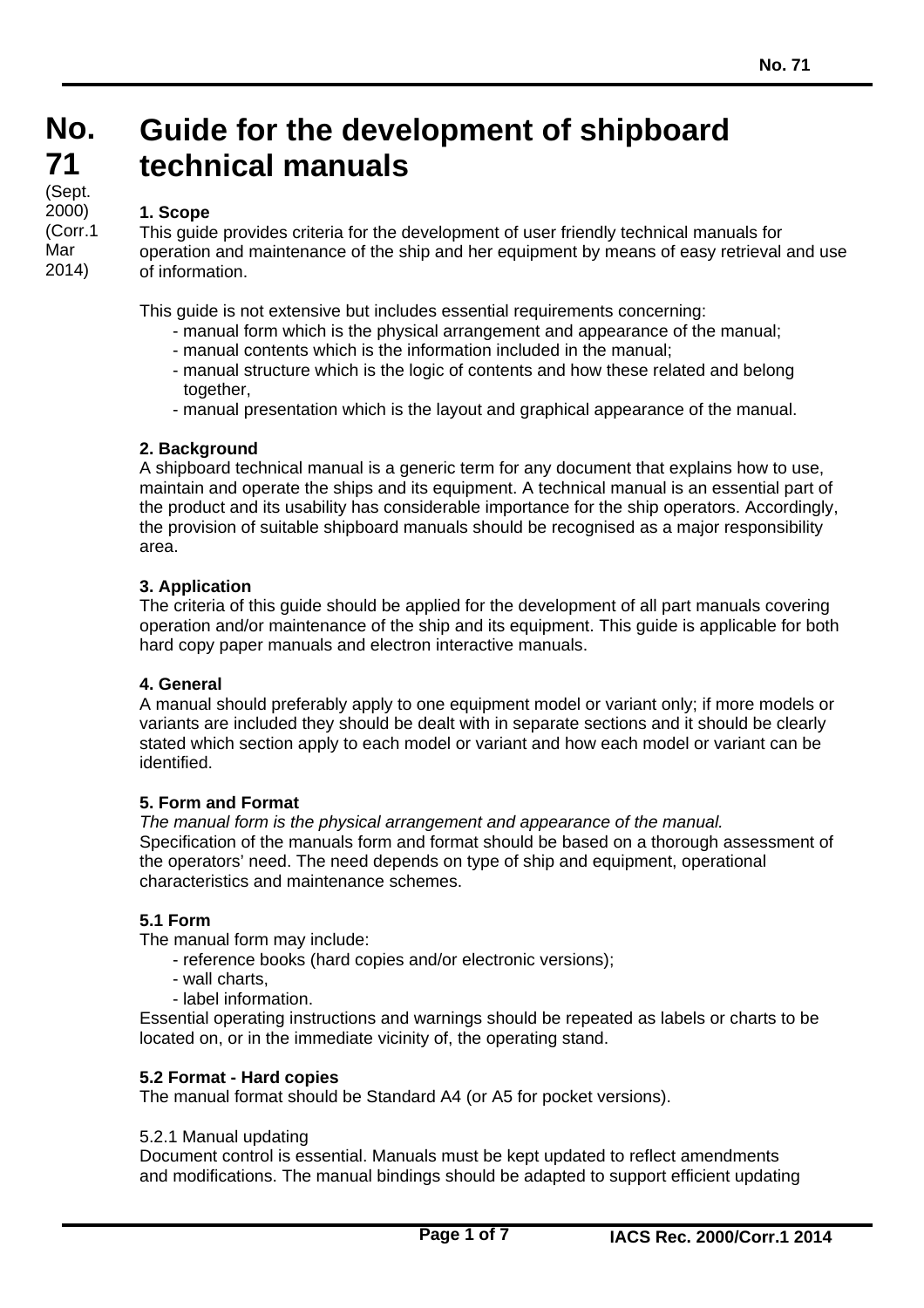of information.

**No.** 

**71**  (cont)

# **5.3 Format - Electronic version**

## 5.3.1 Data format

Electronic manuals should be delivered in open standard format. Production of manuals should not be based on conversions between formats. Conversions between text editors or different versions of the same editor may often lead to loss in functionality and content.

## 5.3.2 Updating

The information should be arranged for easy updating. On-line connection will allow for direct updating (downloading) of information from manufacturer to ship operators' and onboard terminals.

# **6. Contents**

*The manual content is the information included in the manual.* 

# **6.1 General**

Information should be accurate and complete. Text should be clear and concise. Sentences should be as short and simple as the subject allows. Paragraphs should be short. Technical descriptions should be system or function based. Instructions should be procedure based. The information should be organised in a hierarchical and consistent manner by use of headings. Step numbering should be used to support the structuring into levels of information.

Illustrations (photo, drawings, and graphs) should be used to support information and instruction text.

# **6.2 Categories of information**

The information should be arranged in categories according to their use. The following categories of information may be applicable:

| a) Purpose and planning                        | (what is the system/equipment for);  |
|------------------------------------------------|--------------------------------------|
|                                                |                                      |
| b) Handling, installation, storage and transit | (how to prepare it for use);         |
| c) Technical description                       | (how it works);                      |
| d) Operating Instructions                      | (how to use it);                     |
| e) Fault action list                           | (how to restore operating condition) |
| f) Maintenance instructions                    | (how to keep it working);            |
| g) Maintenance schedules                       | (what is done when);                 |
| h) Parts list                                  | (what it consist of);                |
| i) Modification instructions                   | (how to change it),                  |
| j) Disposal instruction                        | (how to dispose of it).              |

Applicable sections depend of the complexity of equipment. Technical manuals should as a minimum include the information categories  $(c) - (h)$  arranged in a sequence according to the list above.

# **6.3 Technical description**

 $\overline{a}$ 

The purpose is to provide shipboard personnel with appropriate understanding (familiarisation) of the build up and function of components and systems. The technical description should support the personnel in applying operational and maintenance instruction correctly and efficiently.

6.3.1 The content should explain how the various components are built, their individual function and how they interact with other components in a system. Drawings and graphic presentations should support written text.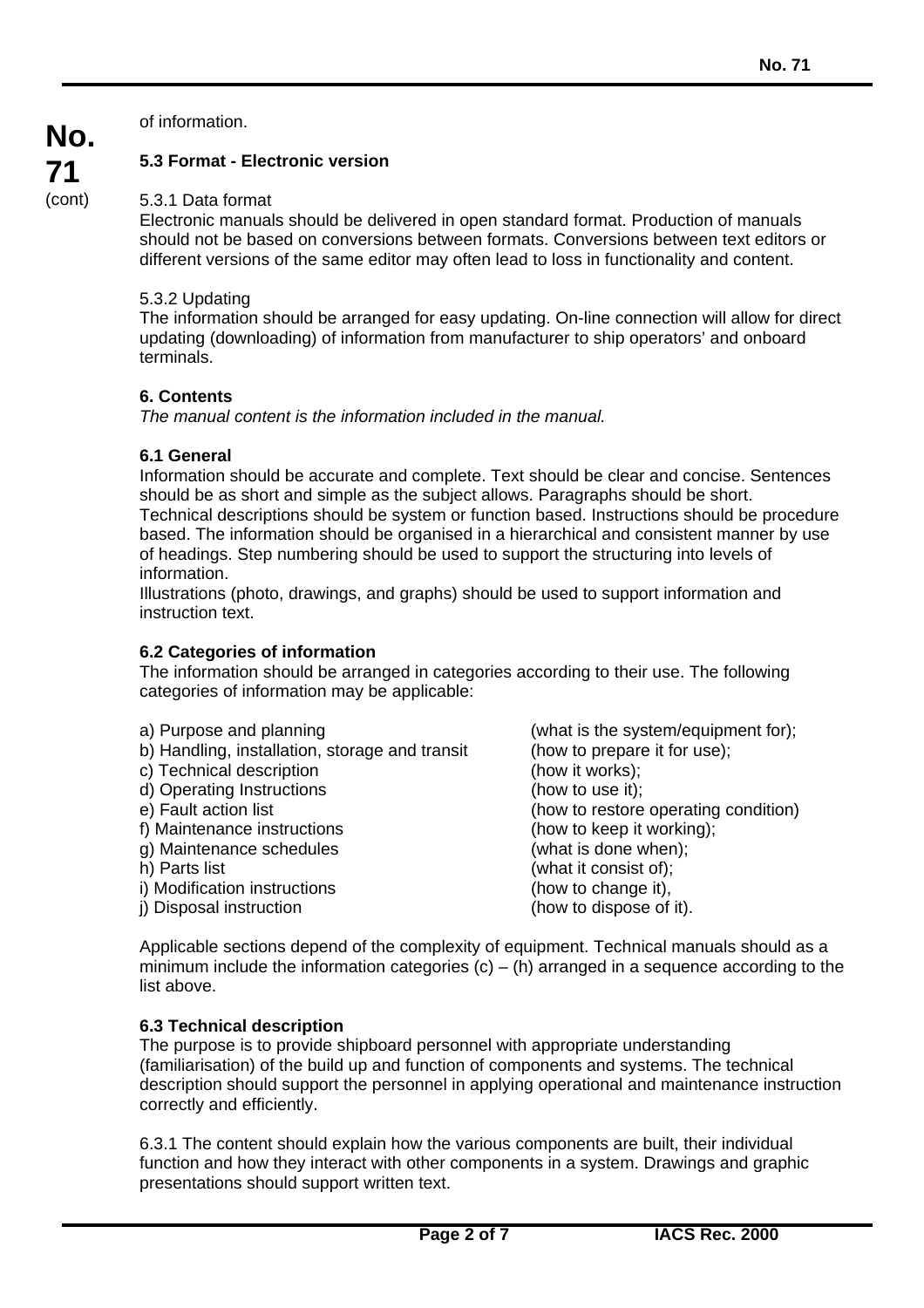**No. 71**  (cont)

Information should include:

- technical data, preferably in summary or tabular form, such as dimensions, weights, clearances, capacities, environmental requirements;
- means of verifying technical data, such as measurement and testing equipment,
- recommended tests, limits;

6.3.2 Technical descriptions should be system or function based. Illustrative presentation should preferably be used. The information should be logically arranged by break down of systems in a hierarchy of levels. The upper levels should provide a clear descriptive overview of the main system and its sub-systems. Reference should be given to detailed sub-system information in lower levels (step numbering).

## **6.4 Operating instructions**

The purpose of operating instructions is to provide complete information and procedures for safe operations under normal, special and emergency conditions.

They should normally include:

- Background information;
- operating instructions;
- treatment of malfunctions.

Operating instructions should be suitable for use as training aids and provide basis for development of further training manuals.

6.4.1 Background information should provide the necessary background for the user to operate correctly under all conditions. Depending on the complexity of a system the information should include:

- the purpose, location and effect of operating controls and instruments described in logical order according to operating sequences;
- rules to be observed and tasks to be performed before, under and after operation;
- details of tests the operator should carry out to verify functional performance;
- limits and methods for assessing malfunction;
- hazardous condition which could arise from errors or malfunction identified,
- any team action or drill required.

6.4.2 Operating instructions should provide full details of the procedures to be followed in preparing, starting, running and shutting down a system under normal and emergency conditions.

Operating instructions should be procedure based and organised into hierarchical levels. Headings and step numbering should be used to support the sequence of application.

6.4.3 Higher level operating instructions should be limited to the essentials of the procedures and their effects. Flow charts, graphic or tabular forms should preferably be used to show the sequence of events. Further details should be referred to next level instructions or to background information.

- 6.4.4 The operating procedures should:
	- appear in the order they are to be carried out;
	- be set out in a step-by-step sequence;
	- on graphic illustrations and associated text, use the same names as those used on labelled components and controls,
	- use present tense for descriptions and imperative for instructions.
- 6.4.5 Each operating procedure should include, as applicable:
	- brief description, explaining the purpose of the procedure;
	- list of major components involved;

 $\overline{a}$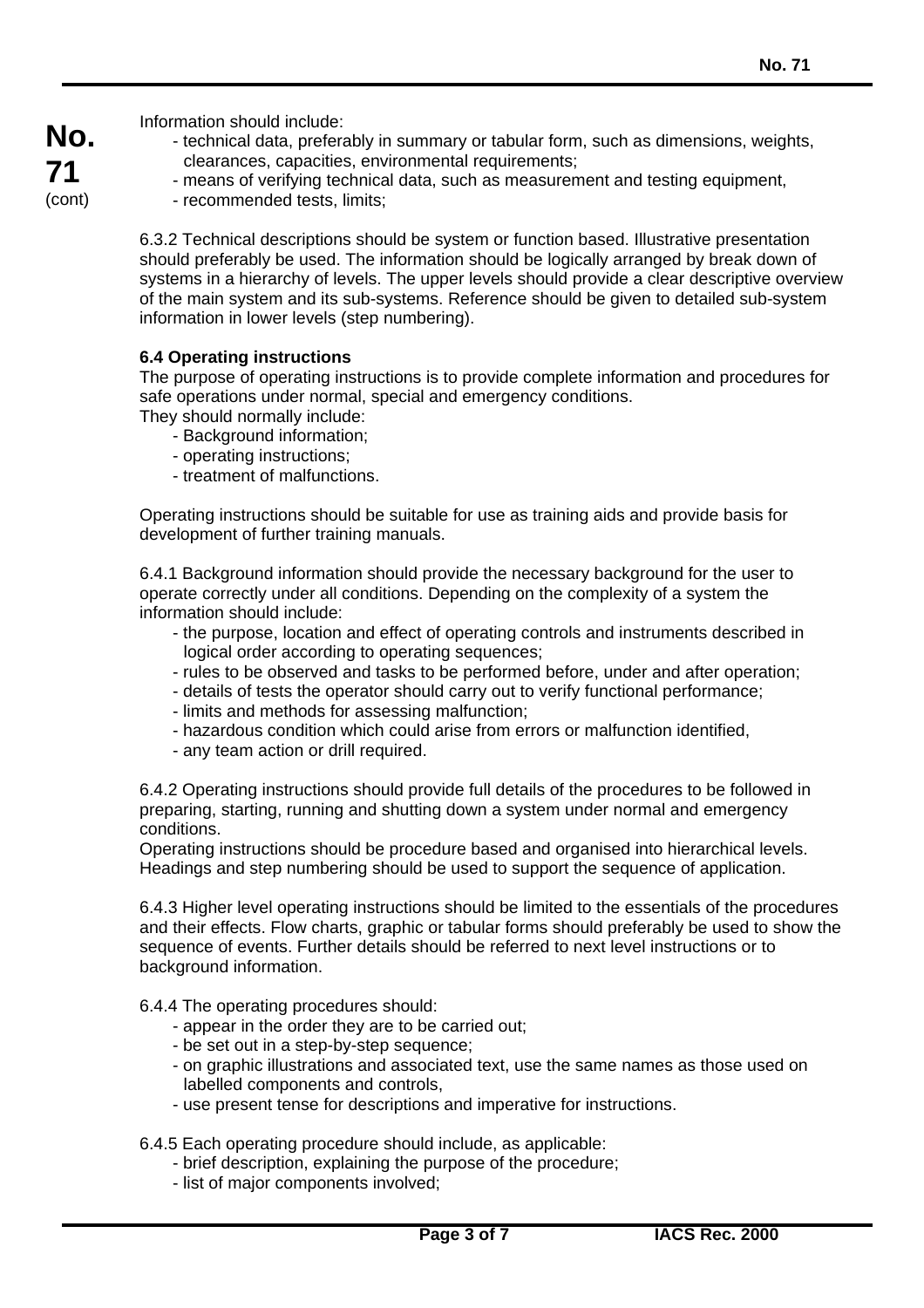**No. 71** 

(cont)

- checks required to ascertain availability of safe function;
- step-by-step instruction for start up of the system ;
- operating limitations, checks and adjustments for safe and efficient operation;
- warnings and cautions with the identification of the hazards and hazard consequences to which they refer as well as any critical time constraints.
	- Warnings and cautions should be placed on the same page and immediately before the step to which they apply.
- emergency actions to be taken in response to alarms and warnings.

## **6.5 Fault action list**

Potential malfunctions that can be foreseen should be listed and appropriate corrective actions specified.

6.5.1 Malfunctions and faults should be listed in logical order according to the systems and functions in which they appear. Faults should be identified by their resulting characteristics (alarms, readings, abnormal sound, smoke or other detectable effects).

6.5.2 The list should include, as applicable, reference to relevant procedures for restoring normal condition.

## **6.6 Fault actions procedures**

Procedures for treatment of malfunction should include:

- actions by the operator;
- actions by the maintenance team;
- actions requiring specialistic treatment

6.6.1 Operators' treatment of malfunction should include brief instructions for immediate actions and guidance and procedures to be followed in detecting, correcting and reporting any malfunction or failure that occurs, including:

- **Alarms**: their purpose, function, location of detectors and indicators, settings, automatic actions and manual actions to be taken;
- **Fault diagnosis** should be limited to those tasks the operator could be expected to do, such as noting malfunctions, abnormal symptoms or indications and recording alarms and trips,
- **Corrective procedures** should be limited to those tasks the operator could be expected to do, such as accepting alarms and resetting of trips, starting-up standby auxiliary plants and shut-down of malfunctioning components.

6.6.2 First level procedures for immediate actions should be available at the operating position. They should be brief, preferably in flow charts.

## **6.7 Maintenance instructions**

 $\overline{a}$ 

The purpose is to provide the user with the information necessary to enable him to ensure that the ship and equipment is correctly maintained.

6.7.1 The content of maintenance instructions should include all tasks required to keep the ship and equipment operating to the intended performance and lifetime. Information should include the skills, materials and tools required for typical groups and levels of maintenance.

6.7.2 Instructions should include identification of potential hazardous conditions, which could occur, and necessary precautions such as permits, warnings and monitoring.

- 6.7.3 The information should be divided into sections applicable to:
	- tasks within the capability of onboard personnel during normal operation;
	- tasks within the capability of expert maintainers attending on board,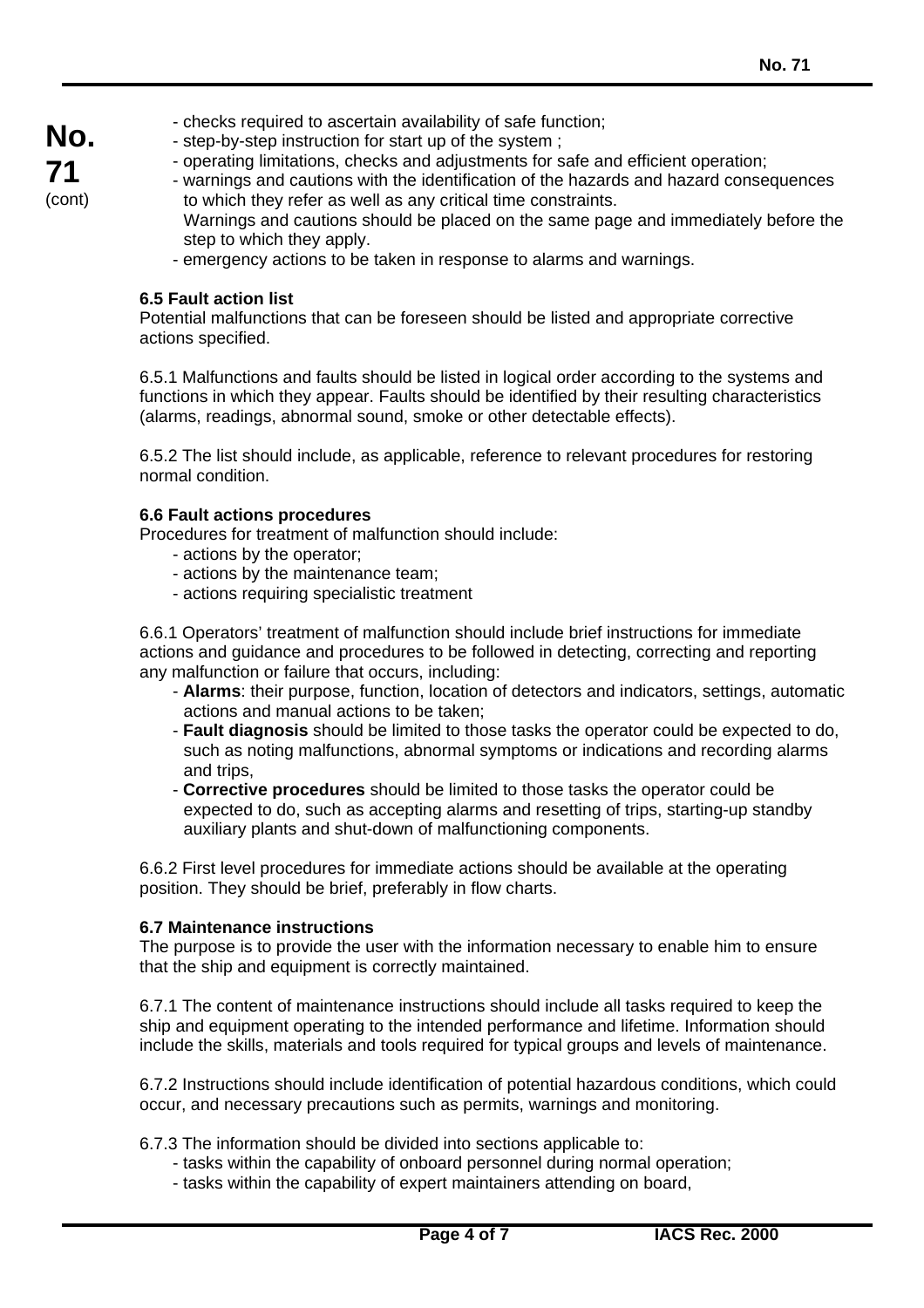- tasks carried out by expert personnel in a well equipped repair yard First level instructions for onboard personnel should be limited to essential instructions for condition monitoring and periodical maintenance. First level instructions should refer to underlying levels for more detailed information.

6.7.4 The instructions should be grouped into routine maintenance, inspections and tests, overhaul and fault diagnosis. They should be arranged in logical relation to the maintenance schedules and presented step-by-step in the order they are to be applied.

## **6.8 Maintenance schedules**

The purpose is to provide the user with the complete cycle of maintenance operations.

6.8.1 The content should include lists for all maintenance tasks to be carried out at specified intervals. Recommended condition monitoring or inspection should be incorporated. The listed tasks and the associated skills required should be compatible with the those indicated in the maintenance instructions.

6.8.2 Schedules should list maintenance tasks according to type of skills and be arranged according to the frequency of tasks. Each task should refer to the applicable maintenance instruction.

6.8.3 The individual maintenance schedules for components and systems should be consolidated into master schedules covering maintenance of complete systems, preferably the ship with all equipment in one schedule.

## **6.9 Parts Lists**

The purpose is to provide the user with a means of identifying any part that may be referred to in the operation or maintenance of a component or system.

6.9.1 The contents of the parts list should contain the information necessary to identify and locate all parts, options and accessories, whether renewable or not, with detail of sources and mode of supply.

6.9.2 The parts list should include an illustration of the part and its position, preferably in exploded view. The part reference name should be used consistently throughout the manual.

## **7. Structure and Presentation**

## **7.1 Structure**

*The manuals structure represents the logic of contents and how these relate and belong together.* 

The structure is expressed through the arrangement and organisation of information in the manuals. The operator, having learned the logic of the structure, should find it easy to locate and retrieve the correct information.

7.1.1 Encoding structure in text can be done using styles as known from common word processors or by using standard *document mark-up languages* like SGML [ISO 8879] or XML [W3C XML recommendation]. Mark-up languages also have the important advantage of separating structure from layout and presentation.

## 7.1.2 User categories

 $\overline{a}$ 

The need for information depends on the users' tasks, their competence and skill, operational characteristics and maintenance schemes. Ship builders, shipboard personnel and landbased personnel may need different type and level of information. This may require a split into levels of information to suit the various user categories.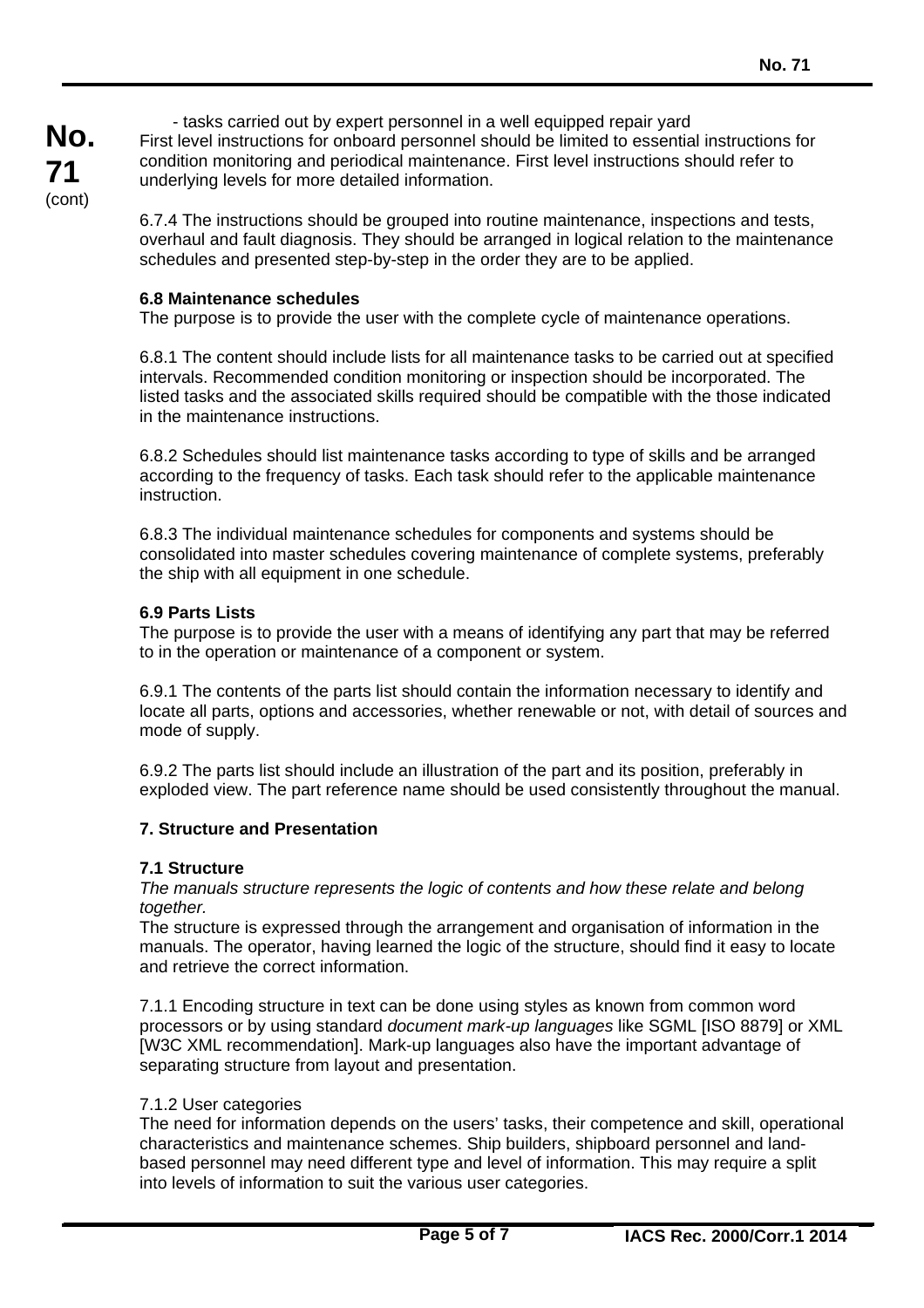**No. 71**  (cont)

If the manuals have to cover several categories of users the information should be arranged and identified in separate sections to meet each user category's need (ref. 5.2). Accordingly, information in each section should be expressed in a way that is easily comprehensible to the intended users (e.g. an expert engineer may need level of information that is not comprehensible for the average onboard personnel).

## 7.1.3 Levels of information

The manual content should be organised in a hierarchy of levels, supporting the presentation of content at different levels of detail. The top level should provide an overview of components, systems and connected essential instructions or data. The top level should brief and refer further details of information to the following levels.

## **7.2 Presentation**

*The manual presentation is the layout and graphical appearance of the manuals.*  Presentation reflects the structure of the content. The primary purpose is to support information availability (content semantics and structure), e.g. using numbered lists or easing comprehension with illustrations.

## 7.2.1 Text

The legibility should be optimised by composing the text in accordance with the users' need under the circumstances in which it will be used. Brief sentences should be used. Each statement should be limited to a single task.

## 7.2.2 Illustrations

Illustrations are excellent means of providing the user with a visual introduction to the systems or components.

Photos or graphic drawings should be used for describing equipment details.

Graphics should be used to provide a view of:

- internals (exploded view);
- arrangements (location of components and their connection in a system),
- wiring diagrams.

## 7.2.3 Balance text and illustrations

The users' need should be the first consideration when deciding the mix of text and illustrations. Use of illustrations is recommended where they will convey information more quickly or clearly than text.

Illustrations should be used to create an overview and support the text in the upper level information. Text and illustrations should be entirely complementary to shorten and simplify the presentation.

The overview illustration may have references to next level information (more detailed illustration and text).

## 7.2.4 Technical terms

Terms and their definitions should also be given in a glossary including applicability and presentation of:

- units;
- terminology;
- signs and symbols,
- abbreviations.

Technical terms, which are not common to the onboard personnel, should be explained in the text when they are first used. In the text a component should be referred to by its name.

## 7.2.5 Cross-references

 $\overline{a}$ 

Any references to information in another part of the manual should include the number of the paragraph, page, figure or table.